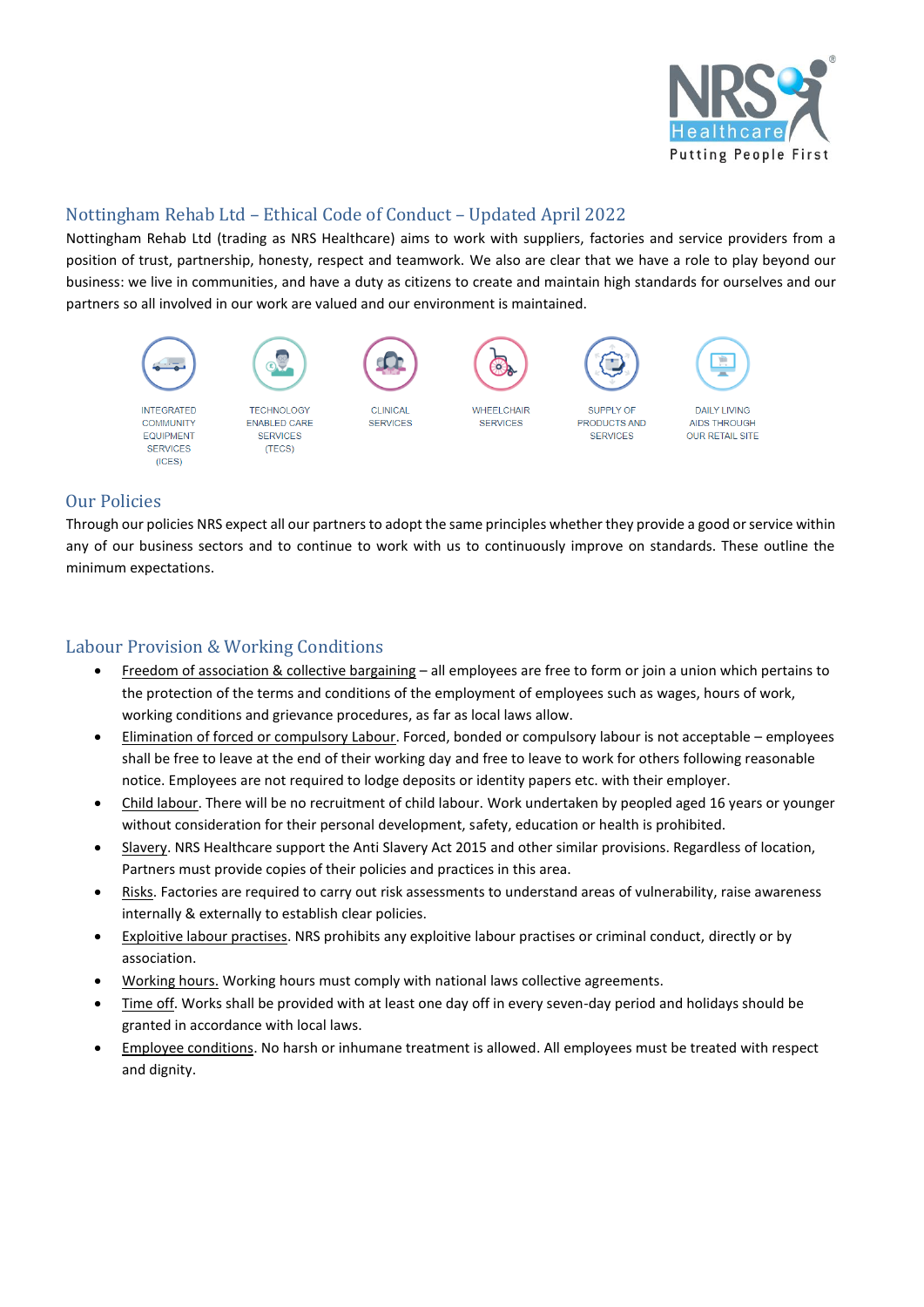

### **Discrimination**

• Elimination of Discrimination in respect of Employment and Occupation. Discrimination based on factors not relevant to the terms of employment is prohibited. Examples of attributes considered not relevant include race, religion, gender, sexual orientation, disability, ethnicity, height, weight and age. If the person can do the job, they should not be discriminated against.

# Health and Safety

- Suppliers and service providers must commit to continuous improvement of factory and service standards as well as improving conditions in the workplace for people associated with the production or provision of product and services on NRS's behalf.
- A safe, hygienic working environment must be provided to workers and include workers being trained and have their training recorded on matters of health and safety within their specific workplace environment.
- Works are to have access to sanitary facilities that are clean and access to water.
- First aid provision must be available for all workers.
- NRS do not accept factories that are housed in vertically shared production sites.
- Adequate steps shall be taken by any employer acting on behalf of NRS either through provision of a product or service to minimise risk of accidents and injury to health that could occur in the course of the person's work.

#### Audits

- Audits of all suppliers of NRS branded product or supplies of services to NRS take place at least every two years (more often if required) to assess compliance with this code.
- Audits are carried out at all sites that hold stock for NRS.
- Audits must be either unannounced or semi unannounced within a 2 week window.
- NRS may carry out their own unannounced audits either with its own staff or a 3<sup>rd</sup> party acting on the behalf of NRS to ensure that none of the codes of conduct are breached.
- NRS Healthcare reviews the effectiveness of its policies and procedures in the supply chain at least annually, including audits by our own visiting colleagues and will publish updates as requirements develop.
- Due to Covid19 restrictions over the past 24 months NRS colleagues have been unable to undertake the usual number of overseas visits, however our agents have visited and audited sites on our behalf. Once travel into the local areas are allowed, NRS will undertake it's own factory audits to ensure audit standards are maintained.

#### Environmental Expectations

- NRS is committed to its target of Carbon net zero by 2030. This includes Scope 1, 2 & 3.
- Suppliers should be aware of their carbon footprint and commit to a strategy to reduction inline with the NRS target of 2030 net zero.
- Suppliers should commit to reducing the level of packaging applied to their product and where possible utilise the maximum amount of recycled material within the creation of the product and packaging ensuring product quality and clinical capability is maintained.
- Suppliers must manage waste in line with applicable environmental laws and regulations and reduce the percentage of waste moving to landfill.
- All suppliers should commit to reducing their requirement on water, energy & emissions as well as the amount of waste they create.
- Suppliers are expected to create product with reusability in mind and an expectation to maximise the product life expectancy know that NRS will reprocess product and recycle for reintroduction into the community.